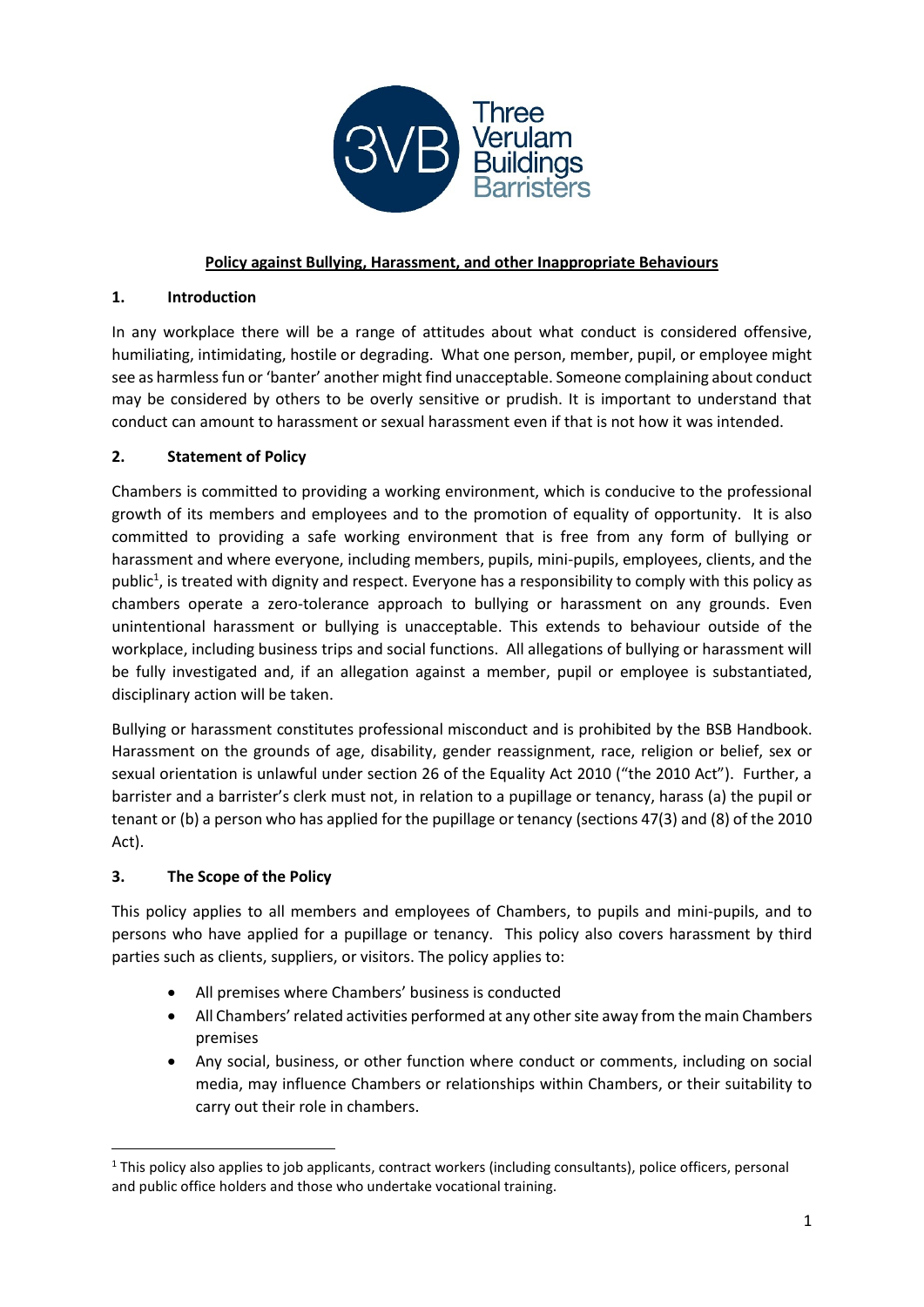Examples of bulling, harassment and sexual harassment are contained within the policy and as an Appendix to it.

## **4. Bullying**

## *4.1 Definition of Bullying*

Bullying is offensive, intimidating, malicious or insulting behavior (and is usually persistent) which is unwanted and has a detrimental effect on the recipient. It may involve an abuse or misuse of power through means intended to undermine self-confidence, humiliate, denigrate, or threaten the recipient.

Victimisation of a member or an employee for making an allegation of bullying in good faith or supporting someone to make such a complaint is also viewed as unacceptable behaviour. Victimisation, if substantiated, is a disciplinary offence.

Bullying can happen anywhere: face-to-face, in written communications (including e-mail) or by telephone, by text messages or on the web. It is not limited by age, gender, or education level. It is not a 'phase', and it is not a joke. Bullying can cause lasting harm. Whatever form it takes, it is unwarranted and unwelcome to the recipient.

Although definitions of bullying vary, most agree that bullying involves:

- Imbalance of Power: people who bully use their power (whether by being in a more senior position or by strength of personality) to control or harm and the people being bullied may have a hard time defending themselves
- Intent to Cause Harm: actions done by accident do not generally constitute bullying; the person bullying deliberately manipulates, belittles, intimidates, and tries to control or undermine their victim using any means available to them
- Repetition: incidents of bullying happen to the same the person over and over by the same person or group.

## *4.2 Types of Bullying*

Bullying can take many forms. Examples include:

- Verbal: name-calling, teasing
- Social: spreading rumors, leaving people out on purpose, breaking up friendships
- Physical: hitting, punching, shoving
- Cyber-bullying: using the Internet, mobile phones or other digital technologies to harm others.

An act of bullying may fit into more than one of these categories.

There are many warning signs that could indicate that someone is involved in bullying. If anyone suspects that someone they know in Chambers is being bullied or is bullying others, they should report their concerns to the Chambers Director or an EDO as soon as possible.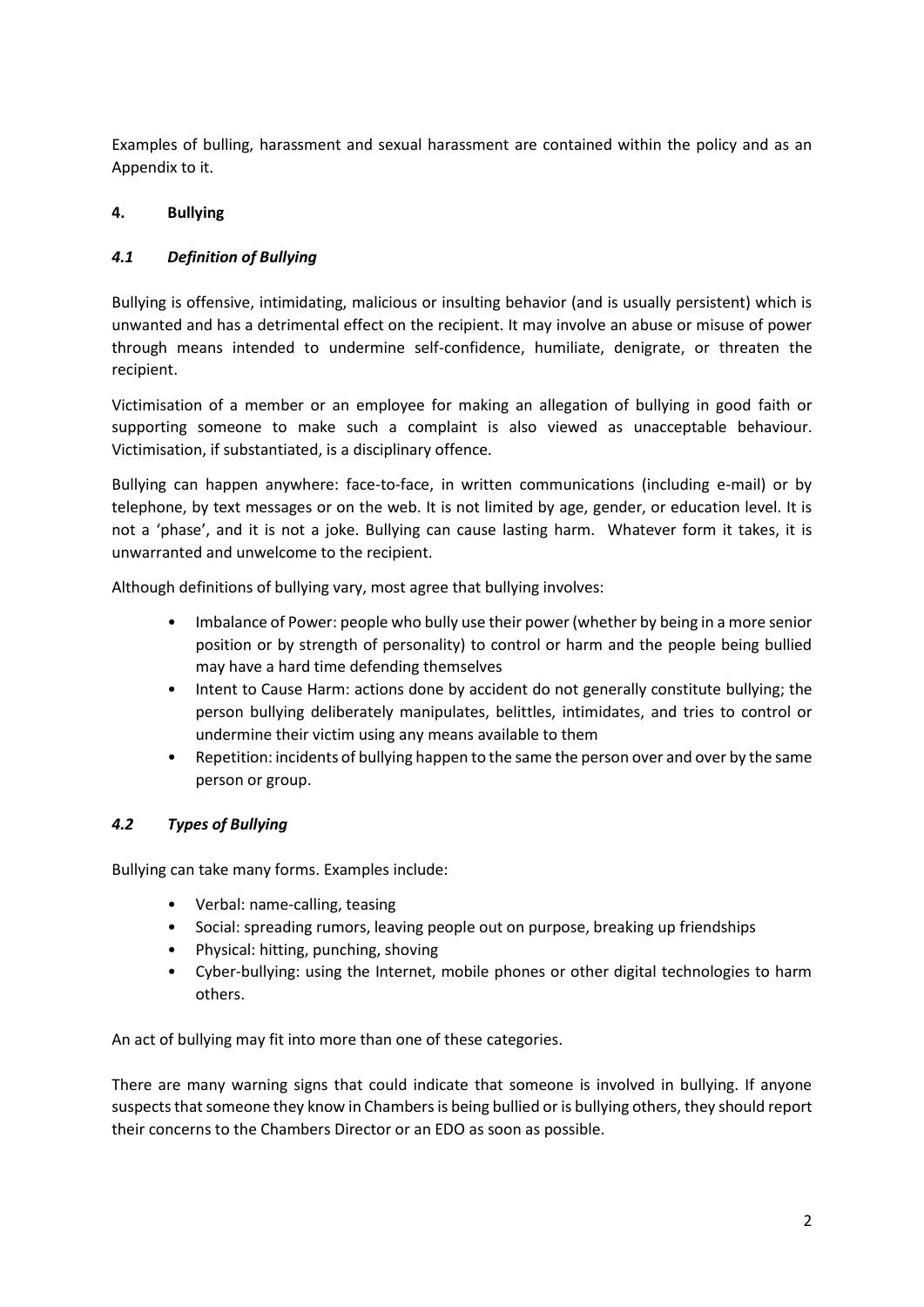#### **5. Harassment**

### *5.1 Definition of Harassment*

Harassment is any form of "unwanted conduct related to a relevant protected characteristic, which has the purpose or effect of violating an individual's dignity or creating an intimidating, hostile, degrading, humiliating or offensive environment for that individual" (section 26(1) of the 2010 Act). The relevant protected characteristics are age, disability, gender reassignment, race, religion or belief, sex, and sexual orientation. However, the complainant need not possess the relevant characteristic themselves and harassment can occur because of their association with a person who has a protected characteristic, or because they are wrongly perceived to have one or are treated as if they do. Harassment also occurs where a person engages in unwanted conduct of a sexual nature which has the purpose or effect referred to in section 26(1) (section 26(2) of the 2010 Act).

The essence of all harassment is that it is unwelcome conduct which is offensive or causes distress to the recipient. The test under section 26(4) of the 2010 Act is, in part, a subjective one and the fact that one person may be able to ignore or deal comfortably with certain behaviour does not mean that it is acceptable if directed at another. For conduct to be unwanted it does not require that the recipient of that conduct must have expressed objection to that conduct. Further, one incident alone may amount to harassment.

Chambers prohibits all harassment. Harassment may take a variety of forms and includes behaviour:

- which is unwanted by the recipient and perceived as threatening
- which causes a hostile or threatening working environment
- where rejection or submission is used as a basis for decisions concerning the recipient and/or less favourable treatment of the recipient, e.g., decisions relating to award of pupillage, appointment of tenancy, promotion, or other opportunities for career advancement (see section 26(3) of the 2010 Act).

The following are examples of behaviour, which may amount to harassment:

- physical assault, including sexual assault
- demands for sexual favours in return for career advancement
- unnecessary physical contact
- unwanted<sup>2</sup> conduct such as spoken words, banter, written words, posts or contact on social media, imagery, physical gestures, facial expressions, mimicry, jokes or pranks
- exclusion from social networks and activities
- **isolation**
- bullying
- compromising suggestions or invitations
- suggestive remarks or looks
- display of offensive materials, including on computer screens
- tasteless jokes or verbal abuse
- offensive remarks or ridicule
- dealing inappropriately with complaints of harassment.

<sup>2</sup> The word 'unwanted' means essentially the same as 'unwelcome' or 'uninvited'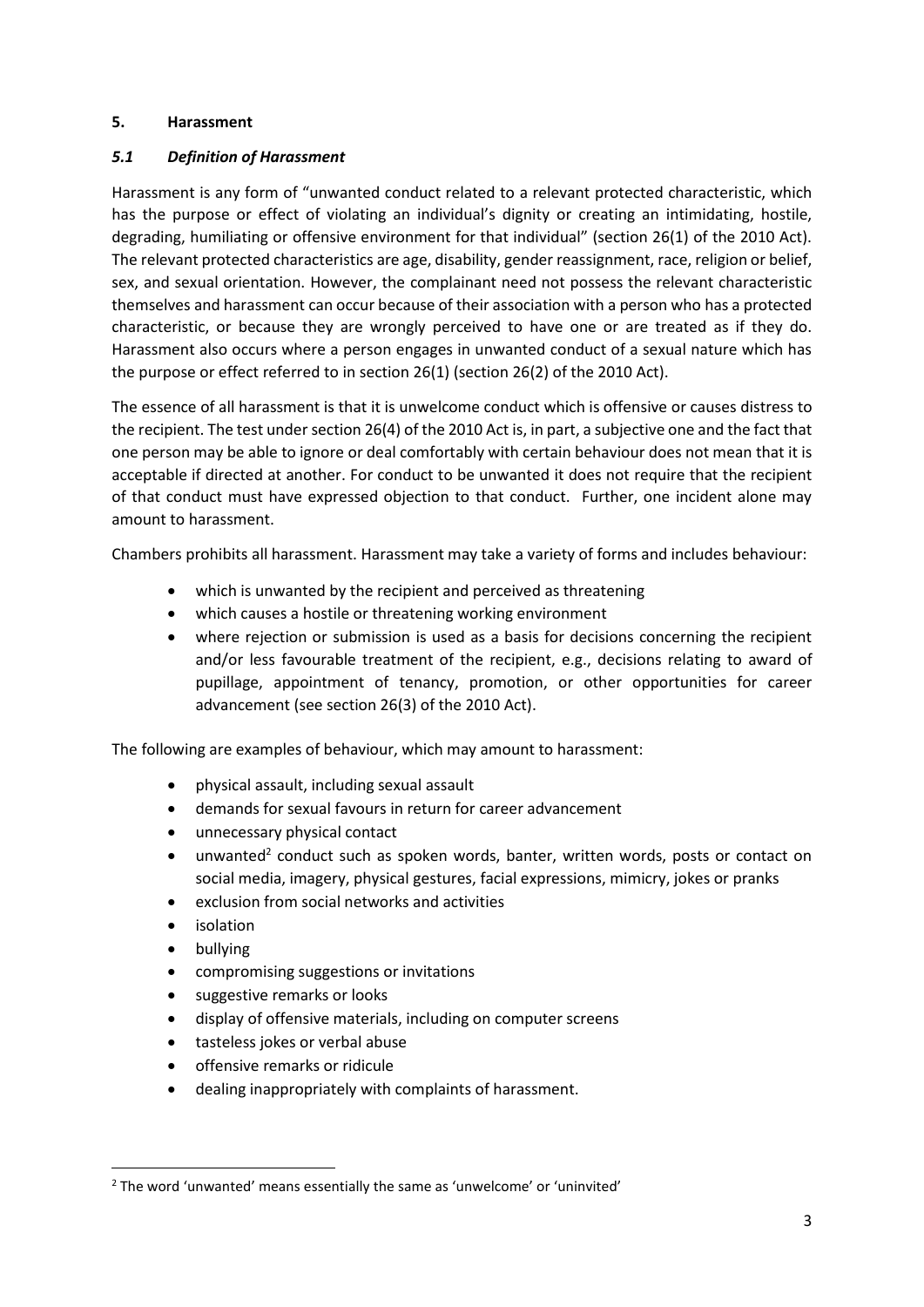Illustrations of behaviour that may amount to harassment are at Appendix 1. Disciplinary action will be taken against any member or employee of Chambers found to have harassed a colleague or other person in the conduct of their work.

# **6. Communication of the Policy against Bullying or Harassment**

A copy of this policy will be made available to all members, employees, pupils, and mini pupils of Chambers. A copy of this procedure will also be placed on the 3VB website. If necessary, a briefing will be provided so that all such individuals are aware of behaviour which is unacceptable and are aware of the Harassment Policy, procedures for making complaints and the assistance and support available.

# **7. Pupil Supervisors**

Pupillage is a period of professional training and Chambers regard it as inappropriate for a sexual relationship to develop between a pupil supervisor, or any other member or employee of Chambers, and a pupil. No member of Chambers may participate in decisions concerning a pupil where they are or have been in such a relationship with that pupil.

# **8. Resolving Complaints of Bullying or Harassment**

Chambers is committed to providing a supportive environment in which to resolve problems of bullying or harassment and has put in place several options or resolving problems. A non-adversarial approach will be adopted.

## *9. Raising a Complaint*

A person experiencing bullying or harassment is encouraged to raise a complaint at an early stage, preferably through the informal procedure. Raising a complaint at an early stage is more likely to result in a satisfactory resolution. If left unresolved, the harassment may escalate to the point where the situation becomes much more difficult to deal with effectively.

Any member, employee, pupil, or mini pupil in Chambers has the right to bring to the attention of an appropriate person any behaviour, which they consider to be contrary to the bullying or harassment policy, irrespective of whether they are the recipients of such conduct. A member, pupil, or employee of Chambers who witnesses behaviour which they consider contravenes the harassment policy should take immediate action to indicate that such behaviour is unacceptable as failure to do so could (i) be interpreted as condoning such behaviour, and (ii) even if the bullying or harassment is perpetrated by a third party, give rise to liability under section 40 of the 2010 Act.

# *9.1 Informal Resolution Options*

When an incident of bullying or harassment occurs, the complainant might wish to make the individual concerned aware that their conduct is causing offence and ask them to stop the behaviour. Alternatively, the complainant could write to the individual or ask a member of Chambers, a more senior employee, or a colleague to talk to them on the complainant's behalf. The complainant may also wish to ask a member of Chambers, a more senior employee or colleague for advice and support even if they prefer to speak to the individual themselves in the first instance. This person should listen to the complainant and work out how best they can help them to resolve the issue informally and in a way with which the complainant is most comfortable having considered the different options. They may for example: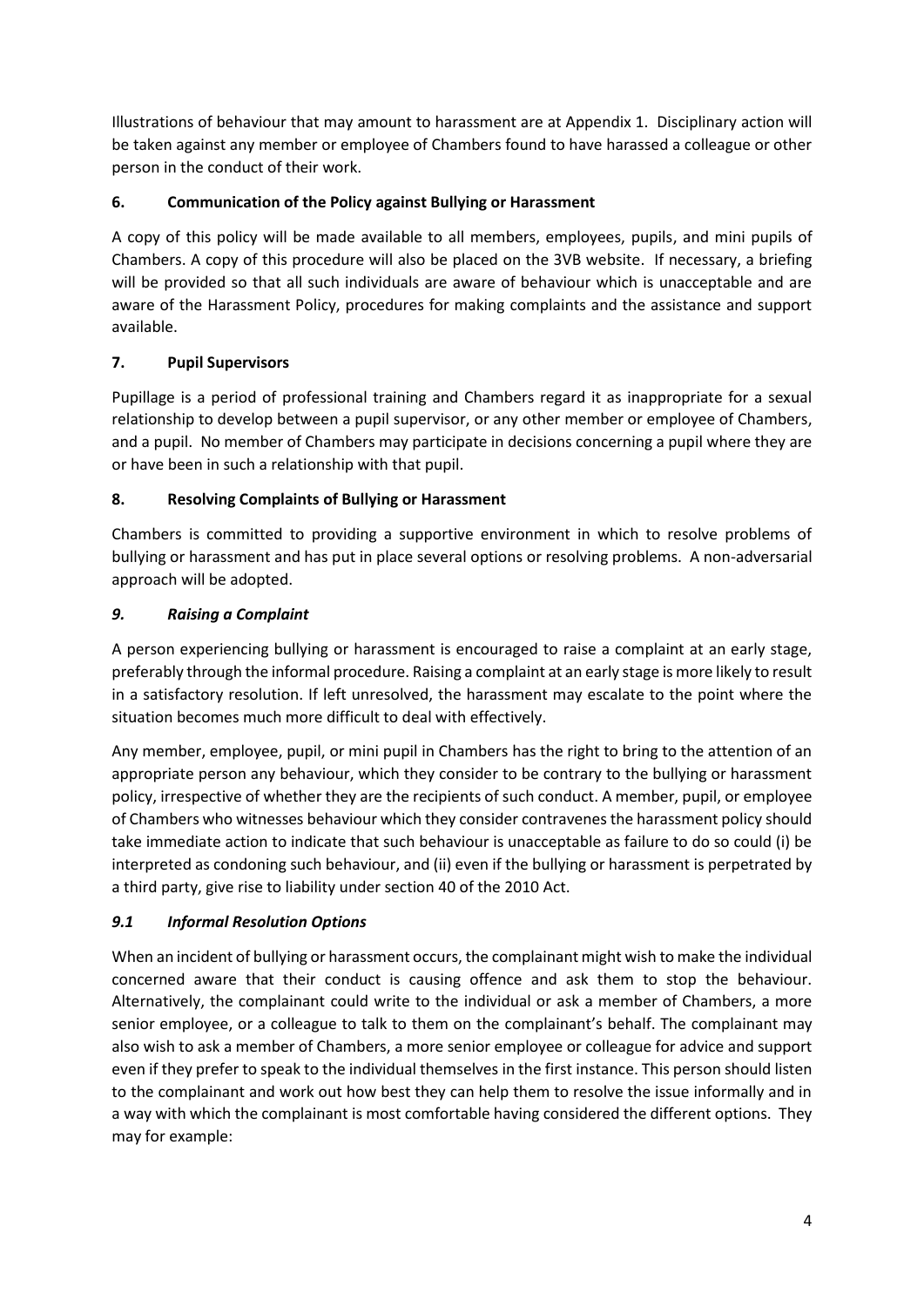- provide the complainant with advice on how to approach the issue directly with the alleged harasser
- support the complainant in raising the issue with the alleged harasser by accompanying them in any discussion of helping them to set out their thoughts in writing
- raise the matter informally with the harasser on the complainant's behalf
- talk to Spot, the Bar Council's online tool for confidentially recording and optionally reporting inappropriate behaviour. The tool is available at http://talktospot.com/barcouncil and more information is available at https://www.barcouncil.org.uk/support-for-barristers/equalitydiversity-and- inclusion/talk-to-spot.html.
- The Bar Council E&D Helpline on 0207 611 1426.
- For pupils, the Bar Council Pupils' Helpline, on 020 7611 1415 or via email at PupilHelpline@BarCouncil.org.uk. For more information see https://www.barcouncil.org.uk/becoming-a-barrister/pupil-barristers/pupils- helpline.html.
- For any wellbeing support, LawCare at https://www.lawcare.org.uk or on 0800 279 6888.

If the complainant chooses the informal route, they may not want the member of Chambers, a more senior employee or colleague to take any action or to raise the matter with the alleged bully/harasser. Wherever possible the complainant's wishes will be respected and complied with. However, in circumstances where it is considered that the welfare, health, or safety of the complainant/others may be at risk, or that there are other overriding reasons to do so, it may be necessary for Chambers to approach the alleged bully/harasser and conduct a formal investigation. This will typically take place in instances where the severity of the allegations made warrant immediate investigation.

If the complainant feels they are being bullied or harassed by a third party, Chambers encourages them to speak to a member of Chambers or more senior employee in the first instance for advice on the best way forward.

In all cases Chambers will provide advice or support as requested and will undertake any investigation necessary to resolve the matter, speedily and in confidence. Within one week of the receipt of the informal complaint an investigation will be made, if necessary.

### *9.2 Formal Complaints Resolution*

Where the person subject to bullying or harassment does not wish to pursue the informal resolution options or has exhausted such options, they may make a formal complaint in accordance with the Complaints or Grievance Procedures of Chambers. All such complaints will be promptly investigated.

A formal complaint should be made in writing to the Head of the Equality and Diversity Committee (EDC). Upon receipt of the complaint, it will be dealt with in accordance with the procedure for Formal Complaints set out in the Chambers Complaints or Grievance Procedures. If the matter concerns the Head of the EDC, the individual should refer it to one of the E&D Officers (EDOs who, currently, are Jonathan Davies- Jones QC and Kate Holderness).

The written complaint should set out full details of the conduct in question, including the name of the harasser or bully, the nature of the harassment or bullying, the date(s) and time(s) at which it occurred, the names of any witnesses and any action that has been taken so far to attempt to stop it from occurring.

As a general principle, the decision whether to progress a complaint is up to the individual. However, Chambers may pursue the matter independently if, in all the circumstances, the Head of the EDC considers it appropriate to do so.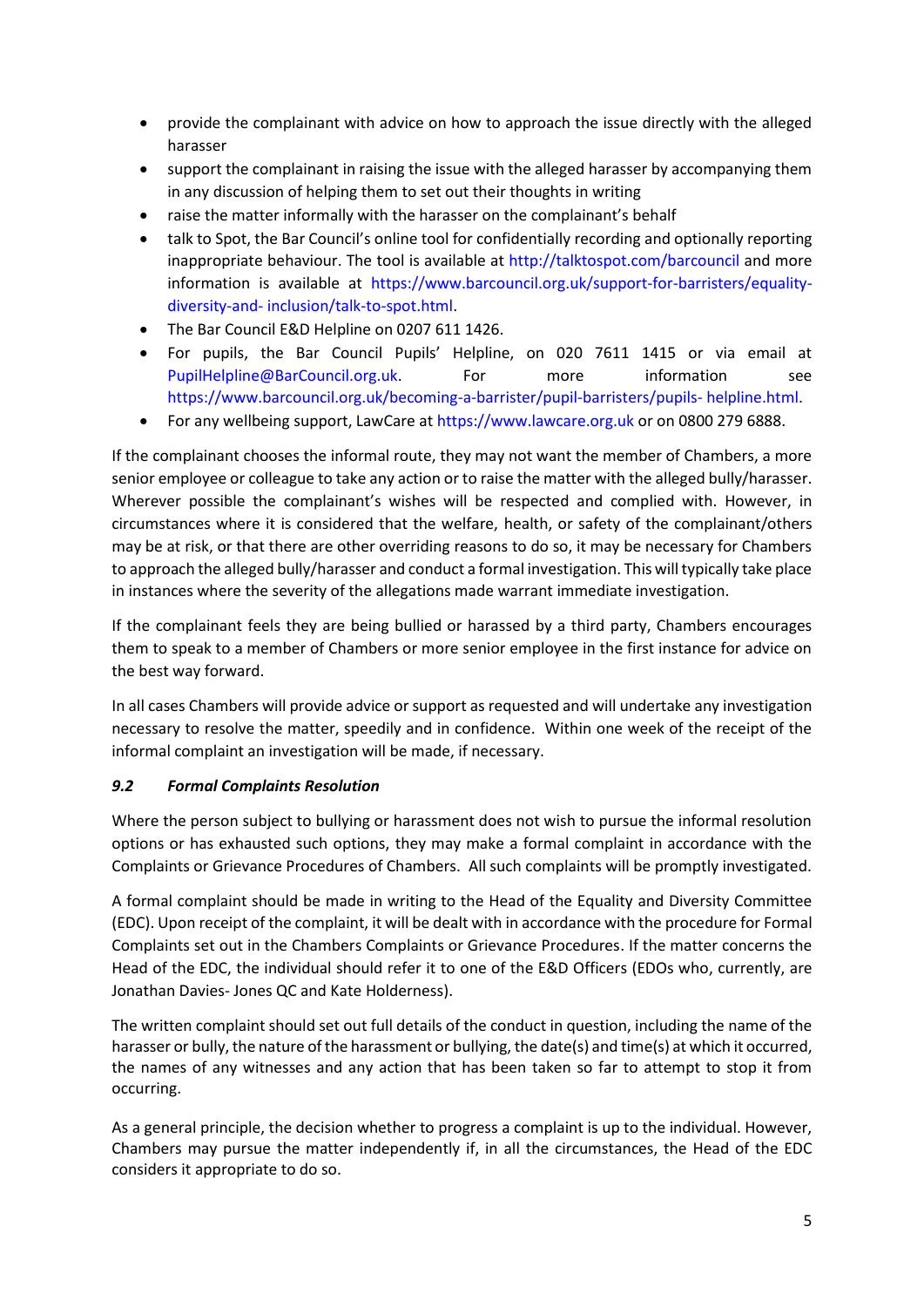### *10. Investigation*

Investigations will be conducted in accordance with standards of natural justice. The investigation will normally involve a meeting with the aggrieved person and others if required. Where possible, members of Chambers or staff directly involved in the complaint should be permitted to be accompanied by a colleague or friend at any hearing.

The Head of the EDC will appoint a senior member of chambers, or senior staff member ("the Appointed Investigator") to investigate any complaint promptly and confidentially in a manner appropriate to the circumstances, including meeting separately with the individual making the complaint and the alleged harasser to hear their account of events. Individuals not involved in the complaint, or the investigation should not be told about it. The investigation should be thorough, impartial, and objective, and carried out with sensitivity and due respect for the rights of all parties concerned.

Where the alleged harasser is a member of Chambers, an employee or a pupil, temporary changes to working arrangements may be made pending the outcome of the investigation, if circumstances require.

### *11. Action following investigation*

If the Appointed Investigator considers that harassment has occurred, he or she will report their findings and recommended actions to the Head of the EDC. Thereafter prompt action will be taken by the Head of the EDC, which may include but is not limited to one or more of the following sanctions (to be implemented, if necessary, by way of Chambers meeting or such other formal process as is required by Chambers' constitution):

- formal apology
- counselling
- written warning
- change of work assignment
- report to the relevant Inn recommending the removal of pupil supervisor status
- suspension or dismissal of employee
- suspension or expulsion of member
- referral to the Bar Standards Board.

Where the harasser is a third party, appropriate action might include putting up signs setting out acceptable and unacceptable behaviour; speaking or writing to the person and/or their superior about their behaviour or, in very serious cases, banning them from Chambers premises or terminating a contract with them.

In addition to the sanction that may be imposed on a member or an employee by Chambers as part of a complaint resolution, members of Chambers who engage in harassment may be liable for damages in the event of a civil lawsuit or may face further sanctions imposed by the Bar Standards Board, or, in a very serious case, criminal sanctions.

#### *12. Right of Appeal*

If a complainant is not satisfied with the outcome of the investigation under the Formal Procedure, he/she has the right to appeal.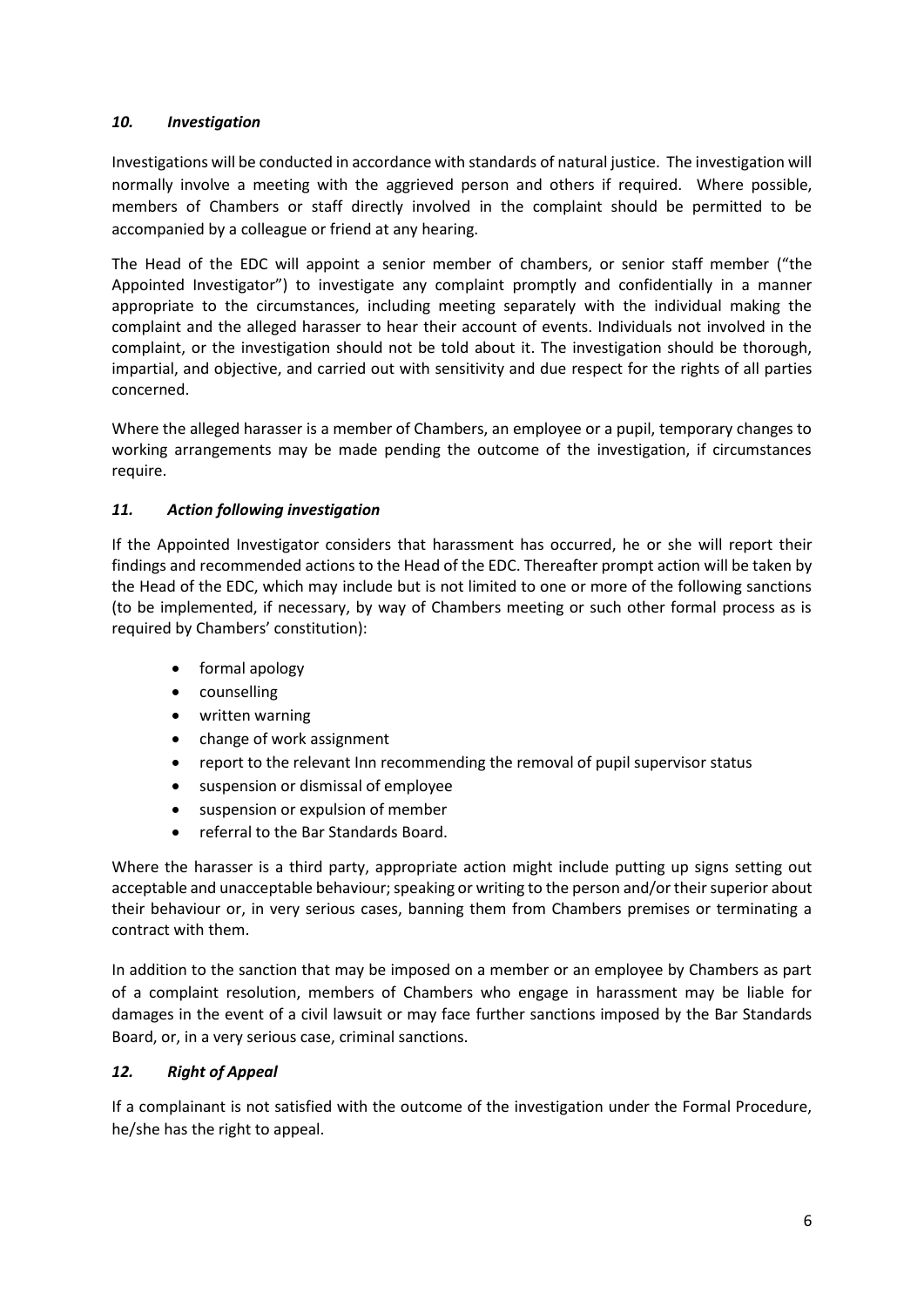Any appeal should be made in writing to the Joint Heads of Chambers, setting out what aspects of the decision are not accepted and why. If the appeal concerns one or both Joint Heads of Chambers, then the appeal should be sent to another member of the Management Board. The complainant should do this without reasonable delay, which will normally mean no longer than five working days after being told of the decision. The Joint Heads of Chambers, the member(s) of the Management Board or an appointed deputy (appointed by either the Joint Heads of Chambers or by the member(s) of the Management Board) will then arrange an appeal meeting to discuss the matter fully and to try to reach a satisfactory solution. The complainant must take all reasonable steps to attend the meeting. As during the investigation, the complainant may choose to be accompanied. The outcome of the appeal will be confirmed in writing, normally within five working days of the meeting with the Joint Heads of Chambers, the member of the Management Board or an appointed deputy.

A member or an employee who has been accused of harassing another MoC, or employee has a right of appeal. A MoC has the right of appeal under the terms of the Constitution. An employee has the right of appeal under the Staff Disciplinary Policy, a copy of which can be accessed [here.](https://3vb-my.sharepoint.com/personal/aveale_3vb_com/Documents/Management/3VB/HR/Templates/3VB_Disciplinary_Policy%20Feb%202018.doc)

## *13. Standard of Proof*

For the purposes of any investigation under the Formal Procedure and any appeal in Chambers the civil standard of proof will be applied.

## *14. Confidentiality*

Chambers recognise that a recipient of bullying or harassment may find it difficult to come forward with a complaint and they understand that recipients and alleged bullies or harassers may be particularly concerned about confidentiality and the effect that a complaint may have on career advancement. To protect the interests of the complainant, the person complained against, and any others who may report or be witnesses to incidents of bullying or harassment, confidentiality will be maintained throughout any investigatory process to the extent that this is practical and appropriate under the circumstances. However, Chambers has a duty to ensure that bullying or harassment does not re-occur. All records of complaints, including notes of meetings, interviews, results of investigations and other relevant material will be kept confidential by Chambers in order that repeated behaviour and any trends can be identified, except where disclosure is required for disciplinary or other remedial processes.

Such confidential data will be stored securely. Appropriate safeguards are in place to protect the data and to ensure that any processing of data is proportionate.

### **15. Victimisation**

Chambers is committed to ensuring that no one who brings forward a bullying or harassment concern in good faith is subject to any form of reprisal or other detriment. Any victimisation of a complainant, witness, or anyone else involved in the investigation of a complaint will be viewed as a disciplinary matter. The raising of such a complaint will not have any adverse consequences for the complainant, particularly in relation to tenancy and promotion decisions. Further, it is unlawful for a barrister or a barrister's clerk to victimise (i) a person in relation to pupillage or tenancy (section 43(4) and 43(8) of the 2010 Act); or (ii) a person who is a pupil or tenant in relation to, amongst other things, his/her pupillage, or tenancy or by subjecting him/her to any other detriment (section 43(5) and 43(8) of the 2010 Act).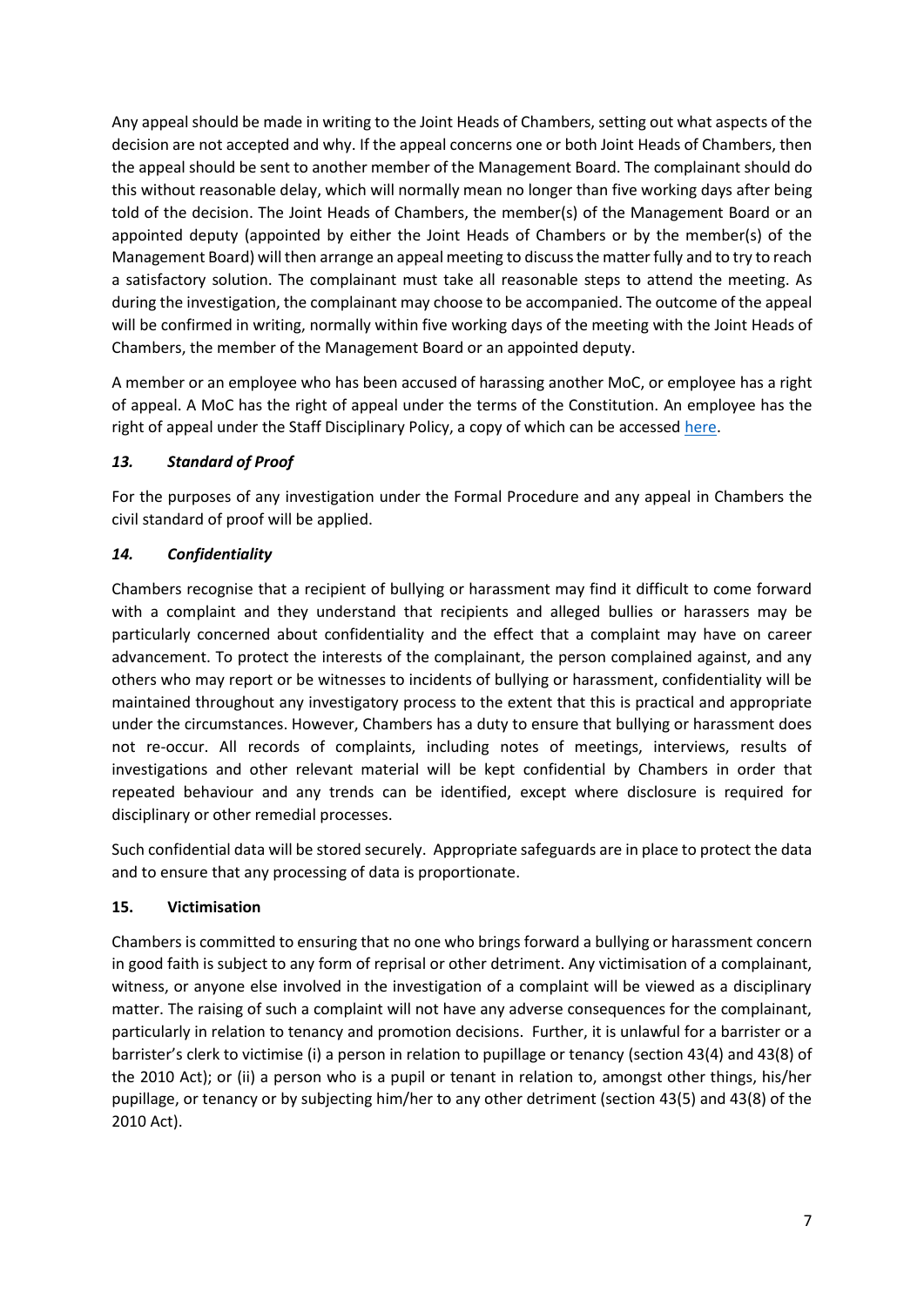#### **16. Further Avenues of Redress for an Individual experiencing Bullying or Harassment**

In addition to the Chambers' procedures there are several other avenues of redress. These include:

- if a complaint is not resolved within Chambers a further avenue of appealing to an external independent individual may be considered. The individual should have experience in equal opportunities
- raising a complaint with the relevant Inns Students' Officer about a sponsor or pupil supervisor. The Inns' complaints process will determine the outcome of such complaints
- complaint to the Bar Standards Board where the alleged bully or harasser is a barrister
- the taking of action in the county court or employment tribunal alleging bullying or harassment as a form of unlawful direct discrimination
- reporting this matter to the police where an act of bullying or harassment is a criminal offence e.g., assault or intentional harassment.
- seeking, through the Bar Council's Equality and Diversity Advisers, the assistance of the Bar Council's Mediation Panel members. Their role is to advise the complainant and, with his or her permission, to seek to mediate between the complainant and the alleged bully or harasser. The Panel can be approached in confidence and will aim to achieve an end to the conduct complained of without necessarily finding fault or blame and without the imposition of sanctions.

The Bar Council's Equality and Diversity Advisers are available at the Bar Council to offer advice **in confidence** to any recipient of bullying or harassment or to any member of Chambers responding to a complaint of bullying or harassment. The confidential helpline number (a direct dial number) is 0207 611 1310.

Alternatively, there is an ACAS (Advisory, Conciliation and Arbitration Service) helpline for advice:

### **ACAS helpline**

Telephone: 0300 123 1100 Textphone: 18001 0300 123 1100 Monday to Friday, 8am to 6pm

#### **17. Malicious Complaints**

Chambers recognises that most complaints will be made in good faith. Members, pupils, and staff will not be subjected to disciplinary action or to any other detriment simply because their complaint is not upheld. However, they may face disciplinary action if it is found both that the allegation is false and made in bad faith (that is, without an honest belief in its truth).

#### **18. General**

This policy will be reviewed annually by the EDC. Relevant training will be provided periodically to members, pupils, and staff.

Chambers has several qualified Mental Health First Aiders (MHFA) who are trained in giving support to individuals who have experienced harassment. The names of the MHFAs are displayed at numerous points around chambers, or the names can be obtained from the Chambers Director.

#### **Approved by the Management Board, September 2021**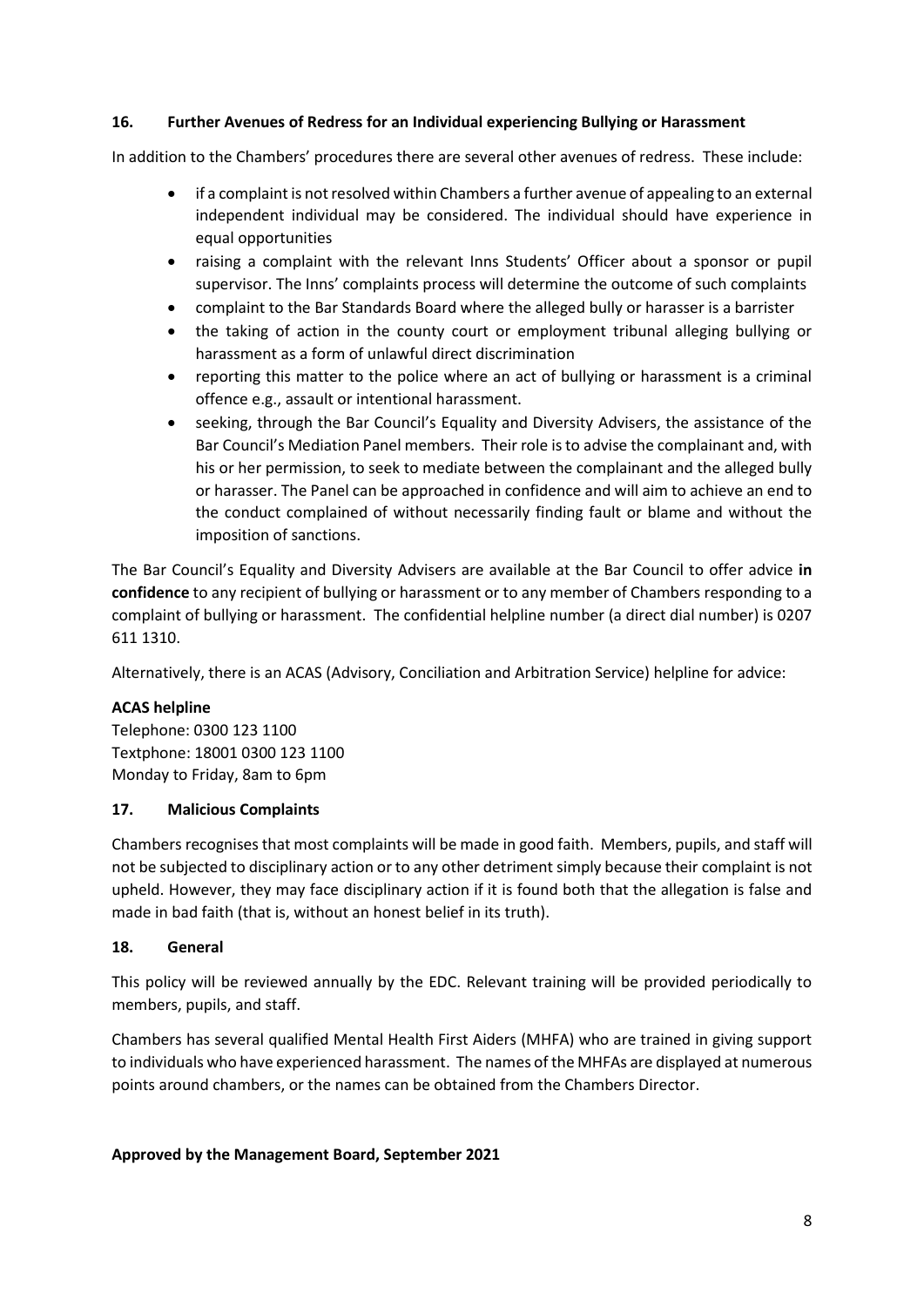### Examples of Bullying, Harassment and Sexual Harassment

**Sexual Harassment**: this occurs when someone is subjected to unwanted conduct as defined in Chambers' Policy against Bullying or Harassment. The conduct need not be sexually motivated, only sexual in nature.

For example:

- A senior member is working on a lengthy matter with two female junior members, and over the course of their collaboration, the senior member makes a number of remarks of a sexist nature to the female members. One of the female members finds the comments offensive and humiliating to her as a woman.
- A male member alters a pornographic image by pasting an image of a female colleague's face onto it. He sends it to another colleague. There was no sexual motivation behind this act, but the use of the image is sexual in nature.
- Male staff download pornographic images on to their computers in chambers where female staff work. A female staff member becomes aware that these images are being downloaded and considers that this creates a humiliating environment for her. In this situation, it is irrelevant that the male staff member did not intend to upset anybody, and that they merely considered the downloading of images as 'having a laugh'.

#### **Bullying**

Bullying is repeated aggressive behaviour that can be physical, verbal, or relational, in-person or online. Bullies are often relentless, bullying repeatedly for long periods of time. You may live in constant fear of where and when the bully will strike next, what they'll do, and how far they'll go. Given the current growth in remote working digital bullying and discrimination is also becoming a challenge. As many people shift from face-to-face interaction to a predominantly online existence the potential for workplace bullying and discrimination is shifting in parallel.

For example:

- A colleague or more senior person in chambers unnecessarily interrupts or disrupts someone's work; inappropriately interfering with their personal property or work equipment. They may discount a person's statements in group meetings and/or unfavourably compare one person to others.
- A colleague or more senior member takes credit for another's contributions, or deny that person access to information, consultation, or resources.
- A more common form of bullying is giving feedback in an insincere or disrespectful manner, and/or reminding them of past errors or mistakes.

### **Victimisation**

Victimisation means treating a colleague badly (subjecting them to detriment) because they have done a protected act, e.g., made a complaint of harassment. There is evidence that fear of victimisation is one of the biggest barriers to people reporting harassment at work.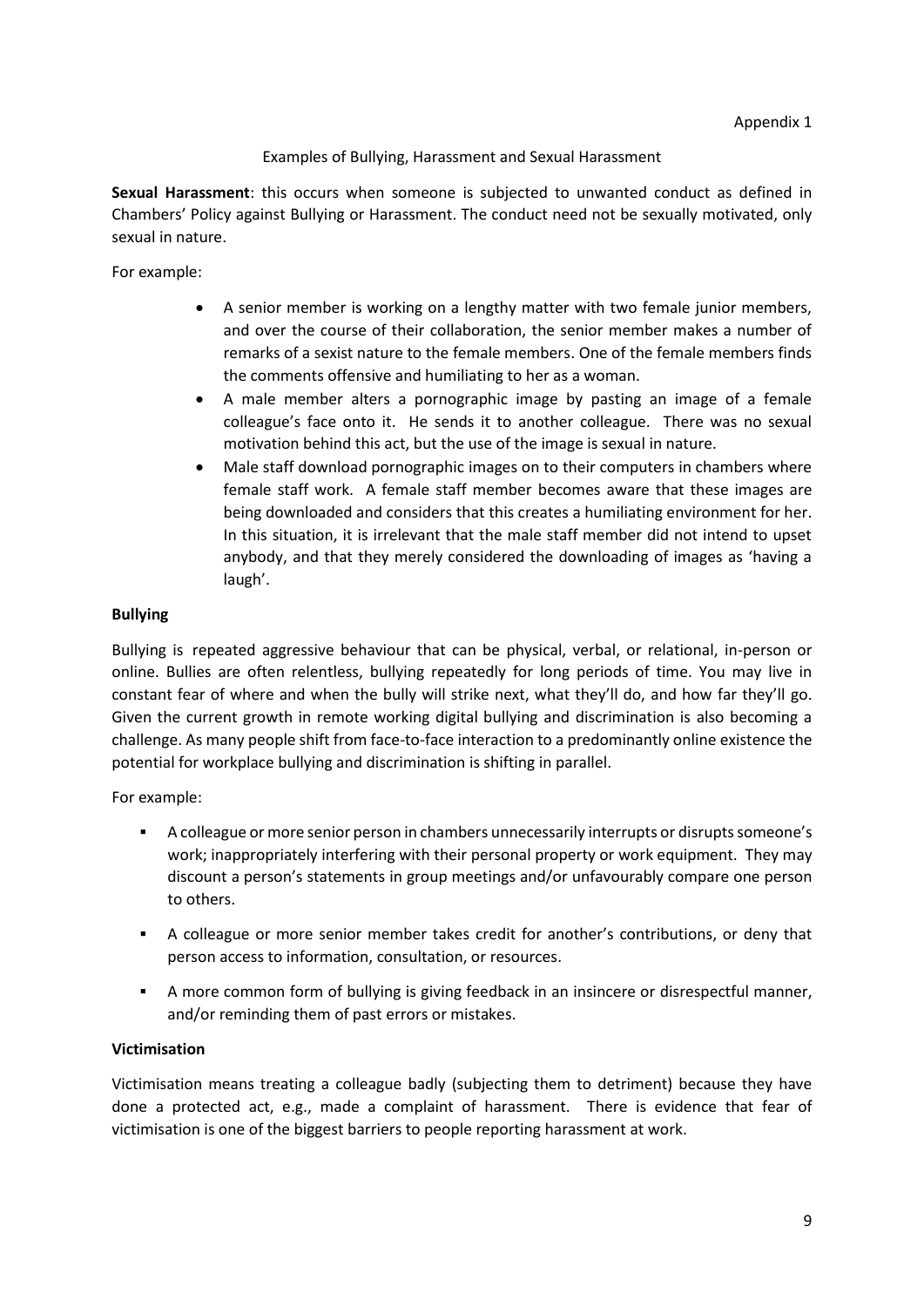For example:

- A member brings a claim against a more senior member relating to sexual harassment that she was subjected to while they worked together. She is subsequently denied opportunities to work with that member who does not consider her a 'team- player', a view based on her bringing a claim against the said member. She is protected against being subjected to a detriment in her work.
- A pupil complains that their pupil supervisor has been flirting with them and raises this with the senior clerk, the Head of the Pupillage Committee, and a fellow pupil in chambers. The clerk dismisses her complaint and tells her to ignore it. The Head of Pupillage acknowledges there are rumours about the supervisor and transfers the pupil to another pupil supervisor. The Head of Chambers reports the matter to the BSB. No one speaks with the pupil supervisor. The chambers rumour-mill picks up on the issue and the pupil is repeatedly asked if the rumours are correct. The pupil then leaves chambers, uncomfortable with the rumours and about how her concern has been handled. The former pupil is protected against being subjected to detriment at work (including a potential breach of confidentiality in respect of her complaint).

### **Gaslighting**

The term Gaslighting is a 'label' which embraces inappropriate and often manipulative workplace practices. Historically, these practices have been described as 'subtle workplace bullying'.

The term Gaslighting is based on a 1944 film 'Gaslight' starring Ingrid Bergman. Bergman's character marries and mysterious things start to happen to her in her marriage. Her husband convinces her that she is imagining things, when in fact he is scheming with criminal intent. Psychologists describe Gaslighting as a subtle but unhealthy manipulative behaviour. Someone who is the subject of gaslighting will likely, certainly initially, struggle to understand what is occurring – similar to Bergman's character in the film. Typically, they cannot 'put their finger on the problem'. They believe they are imagining things. They may even feel 'non-credible'. All they know is they feel constantly undermined or excluded and they start to develop trust issues within the workplace. Their confidence and productivity levels suffer. They start to feel unwell. They may even be signed off work by their GP with work-related stress.

Gaslighting is classic abuse of power. It is bullying. It is a manipulative power-game, which individuals or groups of individuals play within a workplace with deliberate intent to control an individual or control a situation. A perpetrator could be a colleague or more senior member or manager.

Signs of Gaslighting include:

- A lack of openness and transparency. This may be with immediate line management in a one-on-one relationship, or it may be at a more general level.
- A reluctance to minute meetings or draw-up file-notes.
- Refusal to follow policies unless it suits the business. For example, reluctance to acknowledge a complaint or investigate a formal grievance but at the same time applying a forceful approach to performance management and disciplinary policies.
- Drip-feeding information or failing to provide full facts (which we have historically described as 'setting a person up to fail') or repeatedly re-scheduling meetings or withholding important information.
- Moving goalposts or changing elements of an employee job description without first engaging in discussion or making reference to a change-management policy.